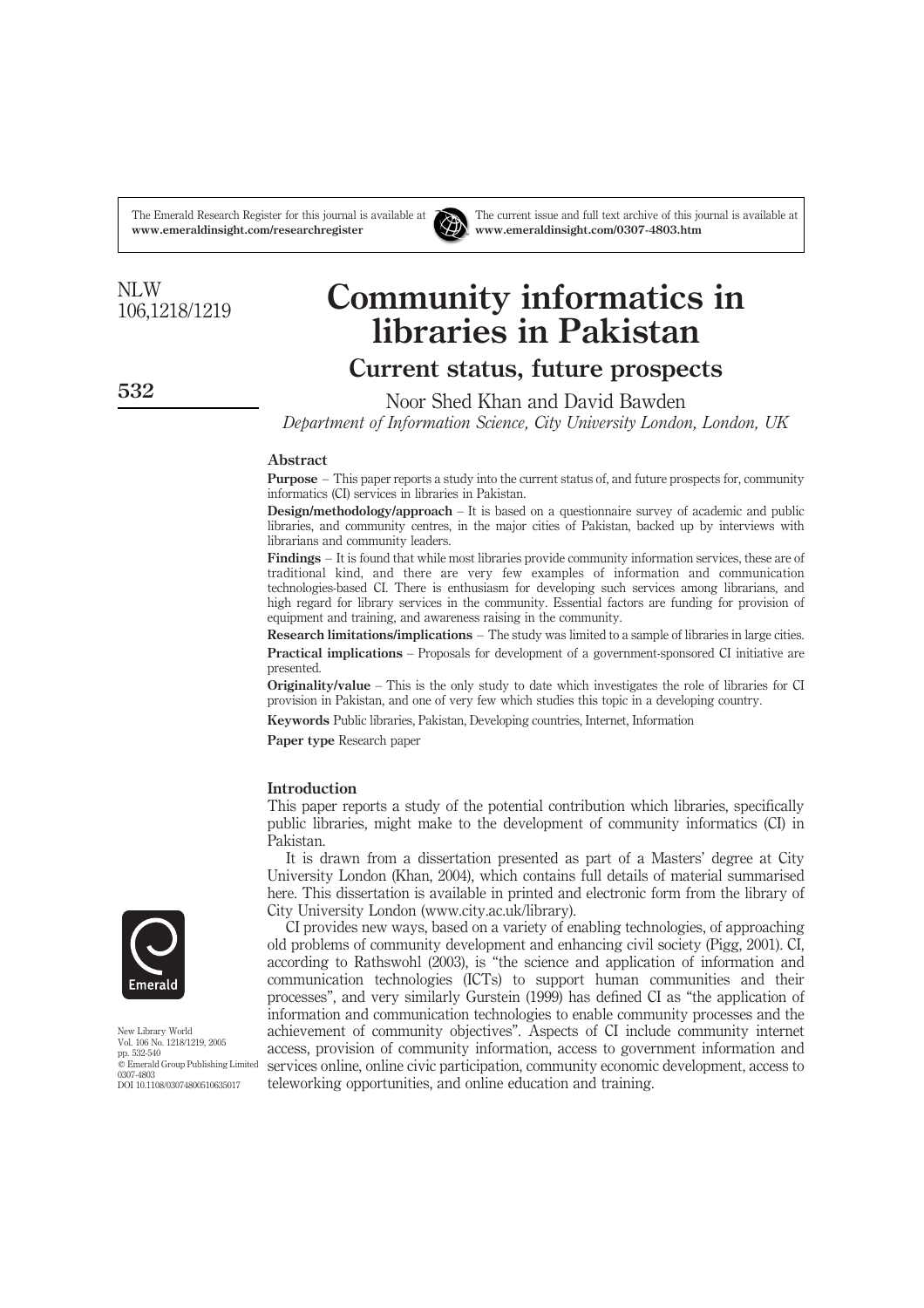Gurstein (1999) notes that CI is not simply concerned with responding to the "digital divide" issue, but it is also directed to examining how and under what conditions ICT access can be made usable and useful to the range of users including excluded populations and communities and particularly to support local economic development, social justice, spreading education in masses and political empowerment using the internet and other telecommunication and ICTs. The relevance to the situation of developing countries is clear.

Libraries, particularly public libraries, should be well-placed to take a major role in the development of CI in their localities. They have provided information as an integral part of their services ever since they were established and their central place in the community, their neighbourhood base, and their neutral image should make them the ideal place for the provision of information, and for the support of other local advice and information agencies (Tikekar, 2000; Elbeshausen and Skov, 2004; Santoro, 2004; Westbrook and Worcester, 2004; Hillenbrand, 2005; Roddy, 2005). They are also better placed than other agencies to develop initiatives on the basis of an understanding of user behaviour and the information needs of various user groups. (For some recent relevant examples, see McKenzie, 2003; Okiy, 2003; Westbrook and Worcester, 2004; Ikoja-Odongo and Ocholla, 2004; Brown, 2004; Culbertson et al., 2005.)

The purpose of this study was to assess the preparedness of libraries in the major cities of Pakistan to take such a role, in respect of ICT capabilities and staff attitudes, and to suggest a model for further developments.

#### Background

As with most developing countries, Pakistan has been relatively slow to take widespread advantage of new ICTs. However, Pakistan has certain advantages among the Southern Asian countries, including internet coverage and cost (Rizvi, 2003; Khan, 2004). There are encouraging developments in areas such as e-commerce and e-government (Khan, 2004; Ali and Proctor, 2005), and the number of internet users has been rising rapidly since the end of the last century (Saeed *et al.*, 2000). Commercial cyber cafes are appearing in major cities in Pakistan, and some community telecentres have also been established by public bodies. The purpose of the community telecenters is to provide training for facilitators and support staff, covering not only the technical aspects of ICT, but also the strategic utilization of digital technologies for social change. These are the places for social contact, for learning, for personal growth and for mobilizing efforts to address community problems and needs.

The government of Pakistan is supporting various measures under a National IT Policy 2000, including the establishment of seven "IT universities" and one virtual university to increase the supply of qualified professionals. Similarly, the National Education Policy for 1998-2010 seeks to modernise education in Pakistan through use of IT, and to ensure that children of all ages become aware of ICTs. More detail is given by Khan (2004), and an example is given by Ali and Proctor (2005).

The role of libraries in this respect has been limited, due to the considerable limitations of the availability of ICT equipment and services in libraries of all kinds, and a lack of training for librarians in their use. Saeed et al. (2000) investigated the use of internet in the university libraries of Pakistan. Only 50 percent of university libraries had access to the internet, and most of these had only one terminal for this facility. Only three libraries were equipped with more than one computer for internet access. The study CI in libraries in Pakistan

533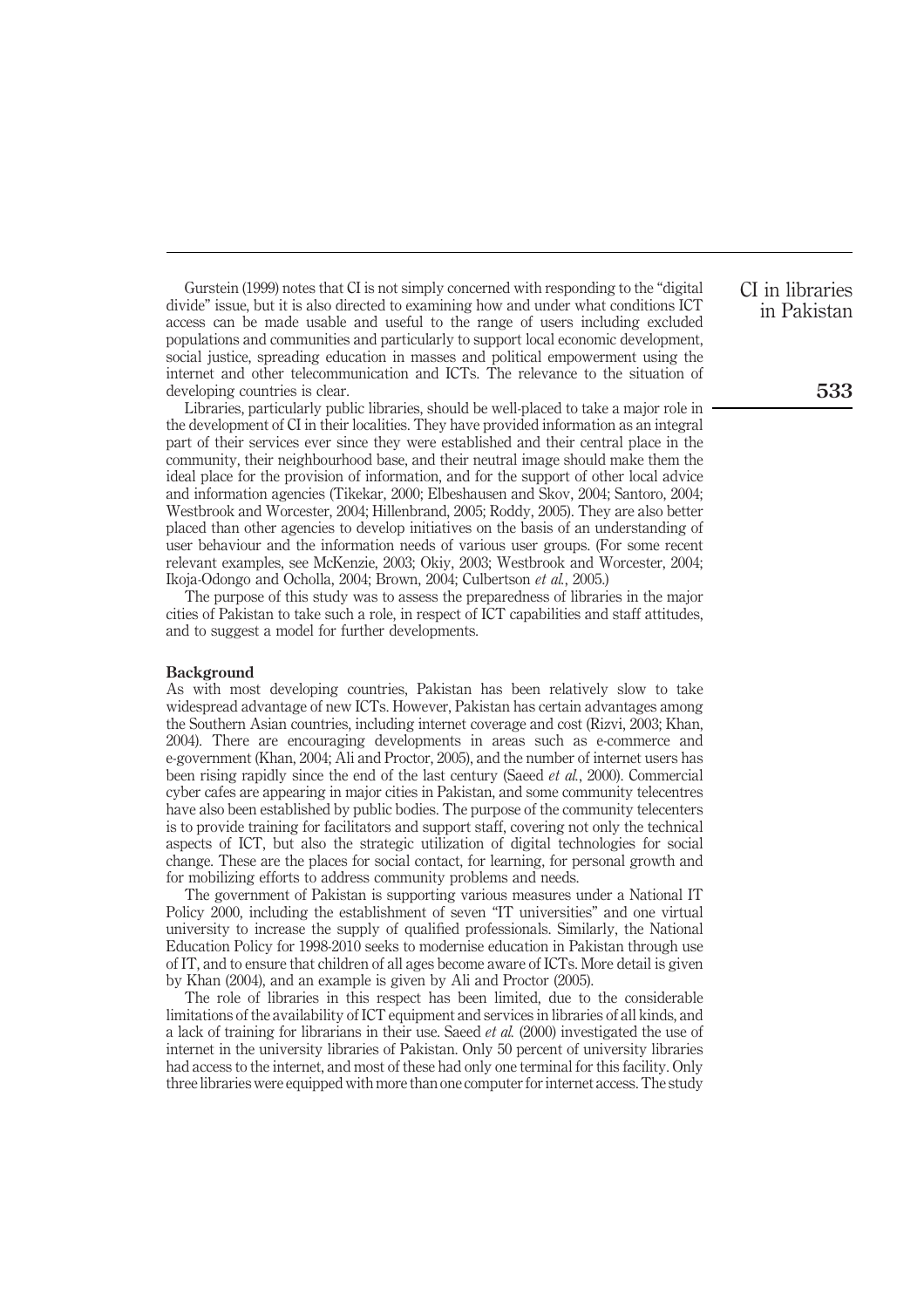## NLW 106,1218/1219

534

also discussed the problems that were hindering wider use of internet in university libraries. Availability of funds and lack of IT infrastructure were reported by a majority of the respondents. Similar results were found in a later study by Haider (2004).

In a study of academic and research libraries in Pakistan, which might be expected to be the best equipped with ICTs, Ramzan (2004a) found that 57 of out of 244 libraries did not any have any computers. The majority, 129 libraries have fewer than 5 computers each, 48 had 5-20, and 10 libraries had more than 20 computers in their libraries. Only 57 percent of academic and research libraries offered e-mail, and 53 percent had internet facility in their libraries. His studies also revealed a generally low level of IT knowledge among librarians (Ramzan, 2004b). A similar picture has been found in a recent study of Indian libraries (Ghosh, 2005).

This limitation is confirmed by a survey by Mahmood (2003), which found that ICT capabilities were rated the most important competencies for librarians in Pakistan. At the same time, these skills were poorly dealt with in formal LIS education, library schools having few, or no, ICT training facilities.

Only a few libraries in Pakistan are offering any kind of community information services (Khan, 2004). Important among these is a network of Provincial, District, and Tehsil (community) level public libraries. These are the only source of current and old recorded information for the general public in Pakistan. People from all walks of life go to these libraries to read daily newspapers, weeklies, find business data, light reading, use internet and few of these people do visit these libraries for their research work. These libraries are equipped with audio-visual materials, internet, microfilm and microfiche readers, photocopiers, books, periodicals, indexes, and some of them have CDs and other electronic sources of information. Access to these libraries is open to every citizen irrespective of religion, race, or locality. Mobile library services are also important in rural areas. There are some "Paisa Libraries", small fee-charging libraries operating mostly in urban areas, which also act as community information centers. In rural areas of Pakistan, multipurpose community telecentres have been suggested as an alternative to public libraries, in providing community information for rural development (Mahmood, 2005).

In Pakistan, public libraries generally lack the facilities of community telecentres, which serve the local community and provide ICT-based learning services and internet facility. Public libraries serve their communities and offer the opportunity to share their knowledge, culture and use of libraries as an integral component of a democratic society where access to free information has been anticipated. However, public libraries in Pakistan are mostly working in isolation and offering primarily printed knowledge resources, with staff waiting for library patrons to come and issue or return books and reading materials. These libraries are still working as only repositories of knowledge resources and all the library operations are run manually. The causes for this are usually quoted as limitations of equipment and funding, and also that public librarians lack adequate knowledge of community-based information services. There seems to be a shortage of ICT tools and techniques to produce and establish capable community information services for the ultimate benefit of economic, civic, and social development of Pakistan's local communities.

Similarly, most community centres, located in various local authorities, are just common buildings where only a few newspapers are being subscribed for reading and consultation by the local communities, lacking any ICT facilities.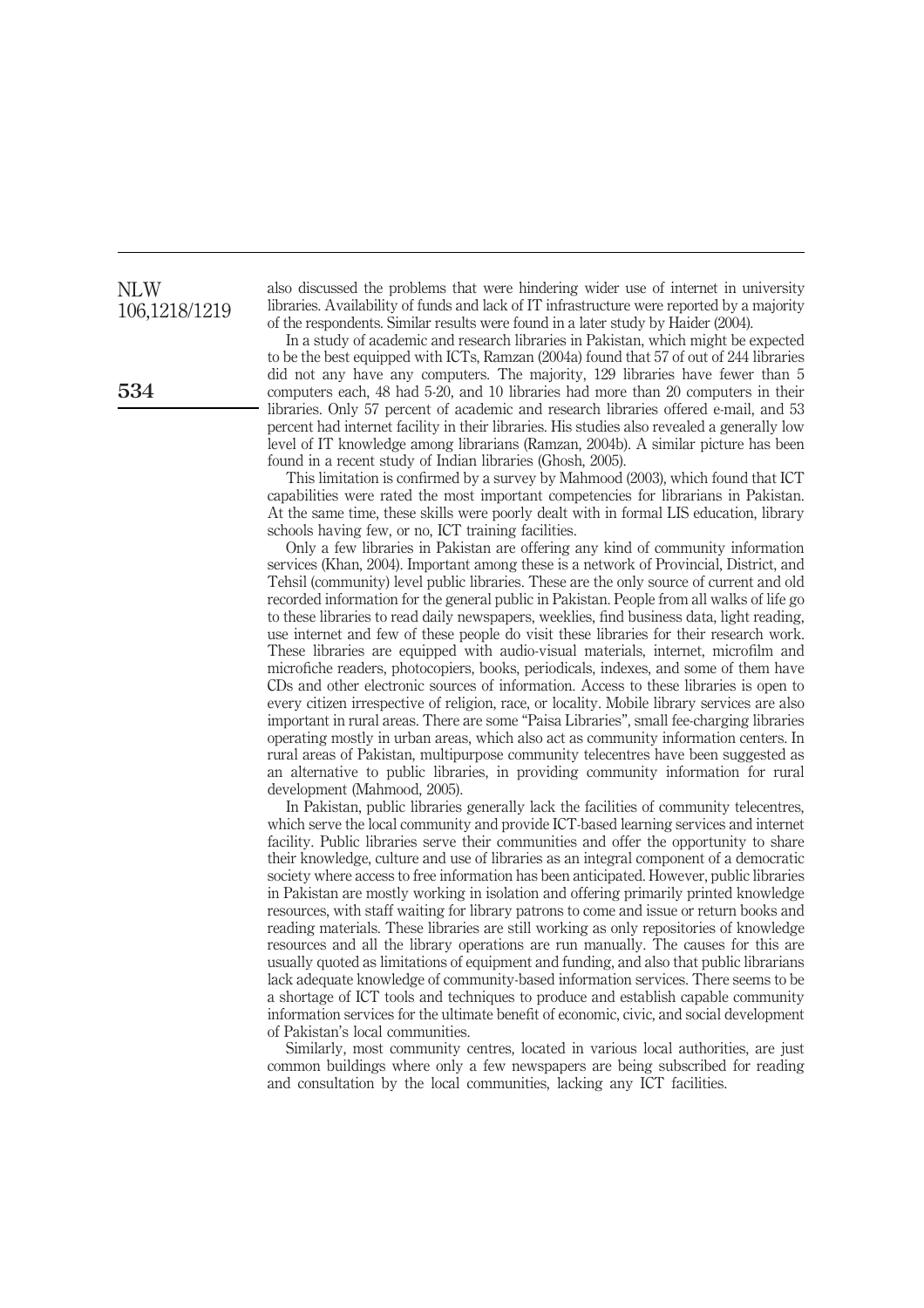The study reported here aimed to make a closer analysis of the situation of libraries and community centres, in order to provide a model for enhancing their role in CI provision.

#### Research methods

The study used three methods: literature review, questionnaire survey and interviews. Full details may be found in Khan (2004).

A review of the literature, and of documents produced by the government of Pakistan, gave an initial background insight into the situation studied.

A questionnaire survey was sent by e-mail to 100 libraries (academic and public) and community centres in the four main cities of Pakistan: Lahore, Karachi, Peshawar and Islamabad/Rawalpindi.

It should be noted that, while this survey focused on provision in large cities, this is by no means the only, or the most important, environment for CI services in libraries. Such provision is equally important in rural areas. This survey focused on the cities because these are the environment in which provision of ICTs in general is best developed, and access most widely available, and hence in which CI applications in libraries have had the best chance for development. The inclusion of public libraries and community centres makes this survey a useful complement to that of Ramzan (2004a, b) and Saeed et al. (2000), which focused on academic and research libraries.

In designing the questionnaire attention was given to the fact that the librarians and information professionals would have little time to answer lengthy questions. Care was taken to ensure that the questions were clear and unambiguous. In order to allow for clear answers, the questionnaire was tightly focused, with mainly closed "tick box" questions. There were 15 questions, concentrating on available and planned ICT facilities, provision of CI services, and the respondents' attitudes to these topics.

The target libraries, and the name of the most appropriate individual recipient, were chosen from the entries for the relevant cities in a national library directory, updated by checking listservers and an online forum. Seventeen questionnaires were returned of 100 distributed, of which 70 gave sufficient useful information to be included in the analysis. A valid response rate of 70 percent is unusually high for a survey of this kind.

The questionnaire data was analysed using Microsoft Excel, relying on displays of data, and simple descriptive statistics, to bring out the major findings.

As a means of "triangulation", i.e. assessing the validity of the data obtained from the questionnaires, a series of semi-structured, telephone interviews were conducted. Five public librarians and five members of local communities were interviewed. The questions were closely related to those in the questionnaire, but allowed more open-ended responses.

The data collection and analysis process was helped by the main researcher (Noor Shed Khan) being an established member of the library community in Pakistan. This enhanced both his understanding of the issues, and his credibility in carrying out the investigation, and helped to improve the response.

#### Findings

The following section provides a summary of findings under each of the six areas of investigation covered in this study:

CI in libraries in Pakistan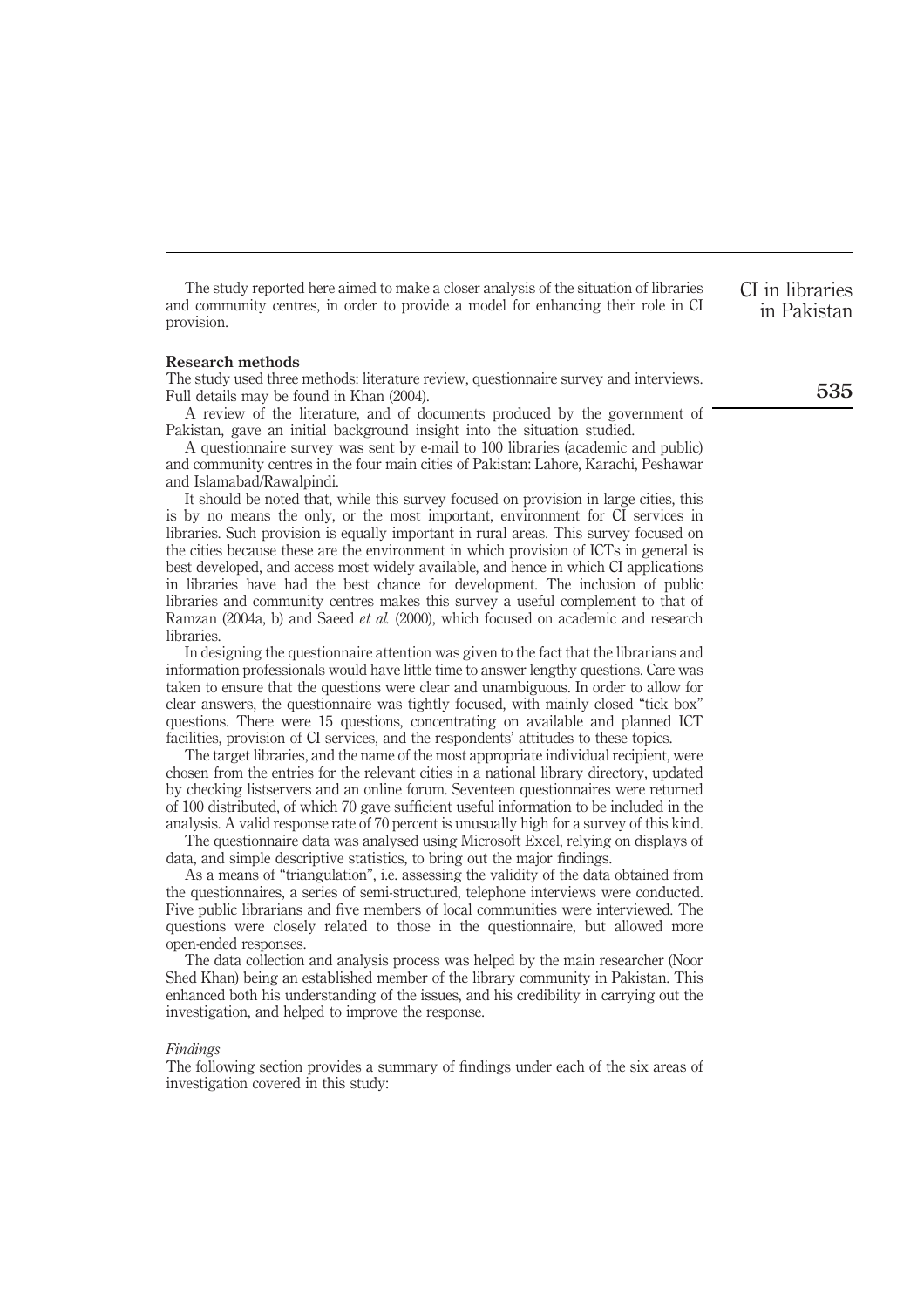## NLW 106,1218/1219

536

- (1) availability of ICT tools in libraries;
- (2) internet utilization in libraries, personal usage of ICTs, details about network availability;
- (3) establishment of telecenters in libraries and ICT facilities in existing telecenters;
- (4) provision of CI services and online CI service provided by local authorities' web sites;
- (5) attitude of librarians towards ICT applications; and
- (6) problems in ICT/IT application in Pakistani libraries.

Fuller details of the results are given by Khan (2004).

#### Availability of ICTs in libraries

These included computers and associated hardware, software, e-mail and internet access.

The study revealed that 36 percent of the respondents did not have any computers, 67 percent did not have e-mail facility, and 65 percent did not have internet access. This reflects a rather discouraging position with regard to the availability and usage of even the most basic ICT tools, particularly when one considers that the environment studied – the major cities of the country – is likely to be the best served in this respect.

The position with relatively more sophisticated ICT/IT applications was even more discouraging. For example, CD-ROMs were not available in 32 percent of the libraries, and 59 percent of the respondents had no network server.

With respect to hardware, key tools such as video/digital camera, CD-Writers were available only in a very small number of cases. Some of the respondents were even without photocopying facilities and printers.

This rather poor availability of ICT access and use is in accordance with that found in earlier studies (Saeed et al., 2000; Ramzan, 2004a, b), and indicate that the situation has not improved over time, even in the large cities on which this study focused. This is a discouraging background for CI development, and would need to be addressed before any major improvements could take place.

### Internet utilization in libraries, ICT use, network availability

Forty-two percent did not have any internet terminals available for use of internet, 29 percent did not have any internet users in their libraries, 61 percent did not provide any ICT training or orientation to their users for use of internet, 69 percent did not provide any ICT training regarding the use of internet to their library staff.

With respect to the ICT usage for various purposes, the data revealed that 60 percent had users of e-mail, but only 27 percent had users who for retrieved information via ICTs. Only 13 percent used search engines, meta search engines or internet directories. Twenty-one percent of participants had never used e-mail themselves, and 39 percent had never used the world wide web. This lack of awareness and experience among librarians themselves is a discouraging factor for their role in promoting CI in their locality, and is another issue seemingly in need of urgent attention.

Thirty-three percent of the respondents did not have a local area network (LAN), 73 percent did not have a wide area network (WAN) and 94 percent had no wireless network facilities in the libraries and related offices.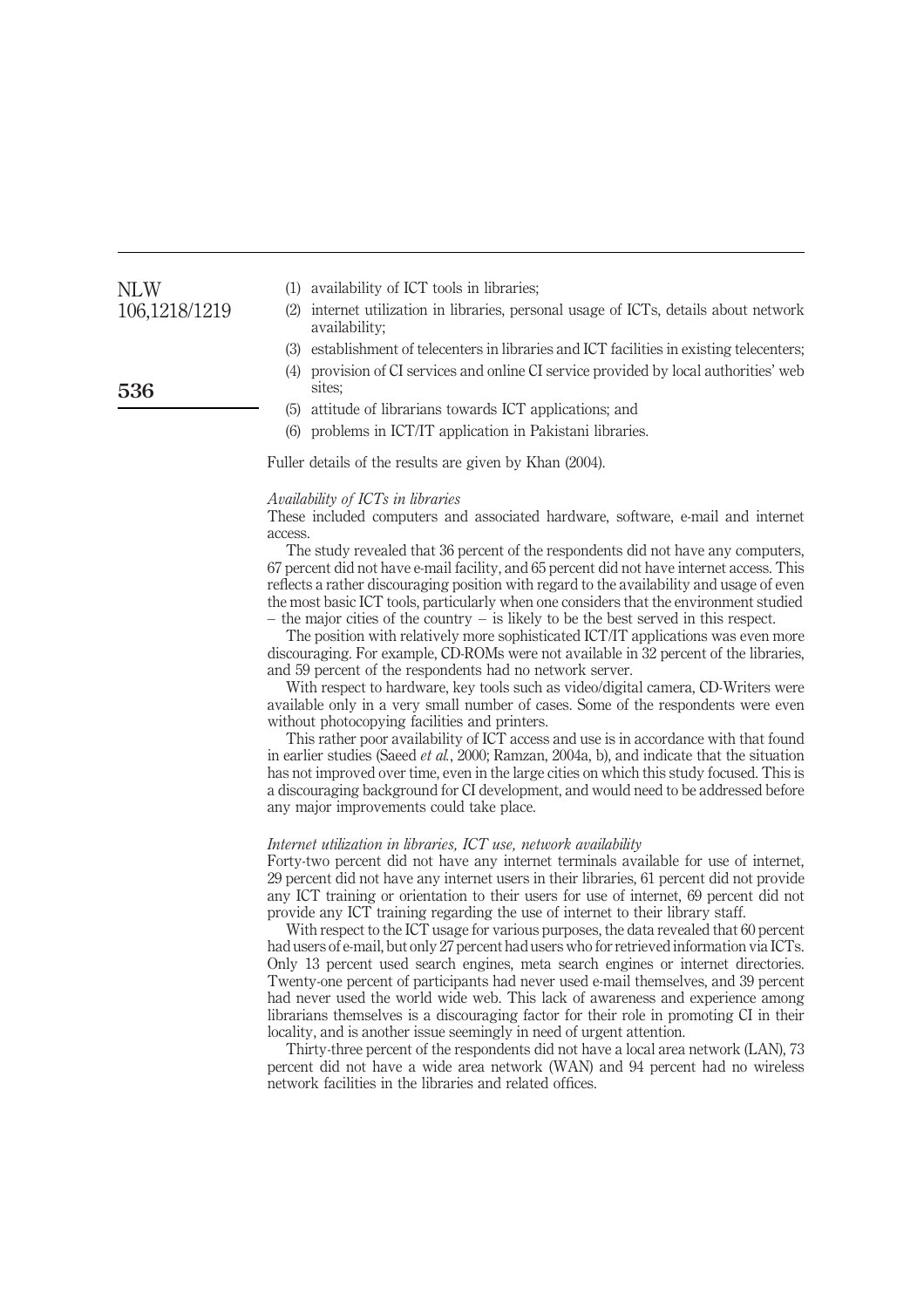These results are indicative of a very unsatisfactory position regarding the status of network facilities and use, both by the librarians themselves and their users.

#### Telecentres in libraries and ICT use

The study revealed low numbers of separate telecentres (multiuser environment) for community use. Ninety-one percent did not have any telecentre or public internet access points for the use of the community. Of the 9 percent who had telecentres, all were funded by private means or commercially, none by the government. The major usage of these telecentres was for education and health purposes, with some for local economic development.

This shows a currently discouraging situation relating to the provision of CI in these situations. Presence of telecentres in libraries is clearly a factor likely to promote the link between CI and libraries, and its absence is disappointing.

#### Existing community information services and online CI services provided by local authorities' web site

Seventy percent of the respondents are providing conventional information and referral services to its community, while 14 percent are offering advice services and 16 percent are offering inquiry services. While the 70 percent figure may seem encouraging, these services are largely traditional in nature, and not ICT-based. Eighty-seven percent did not even have access to any local authority web sites for providing online community information services. This indicates a considerable gap between the desire to provide community information, and the ability to make use of modern technology to do so.

#### Attitude of librarians towards IT/ICT applications

Ninety percent of respondents showed very positive and optimistic attitudes towards adoption of ICTs in libraries. This indicates that the poor adoption of ICTs so far is not due to explicit discouragement from the local library profession. It is somewhat in contrast to the low levels of ICT knowledge identified by Mahmood (2003) and Ramzan (2004b), and suggests that what is lacking is funding and detailed technical training, rather than awareness. This is supported by the figures given above for the considerable proportion of librarians who did not use the web and similar services, or who made very limited use; their lack of practical experience prevents their enthusiasm from being translated into real service provision.

#### Problems in ICT/IT applications in Pakistani libraries

The respondents identified numerous problems hindering the implementation and application of ICTs in academic and public libraries and community centers in the four cities. The majority mentioned lack of funding/budget as their number one problem, along with non-availability of standard library software, and of skilled human resources. A significant number of librarians reported negative receptivity of their managements towards applications of ICT, a contrast with the views of the librarians themselves. This strongly reflects the attitudes in the university libraries of Pakistan, identified by Haider (2004), and suggests that this is indeed a reliable estimation of the main problems.

## CI in libraries in Pakistan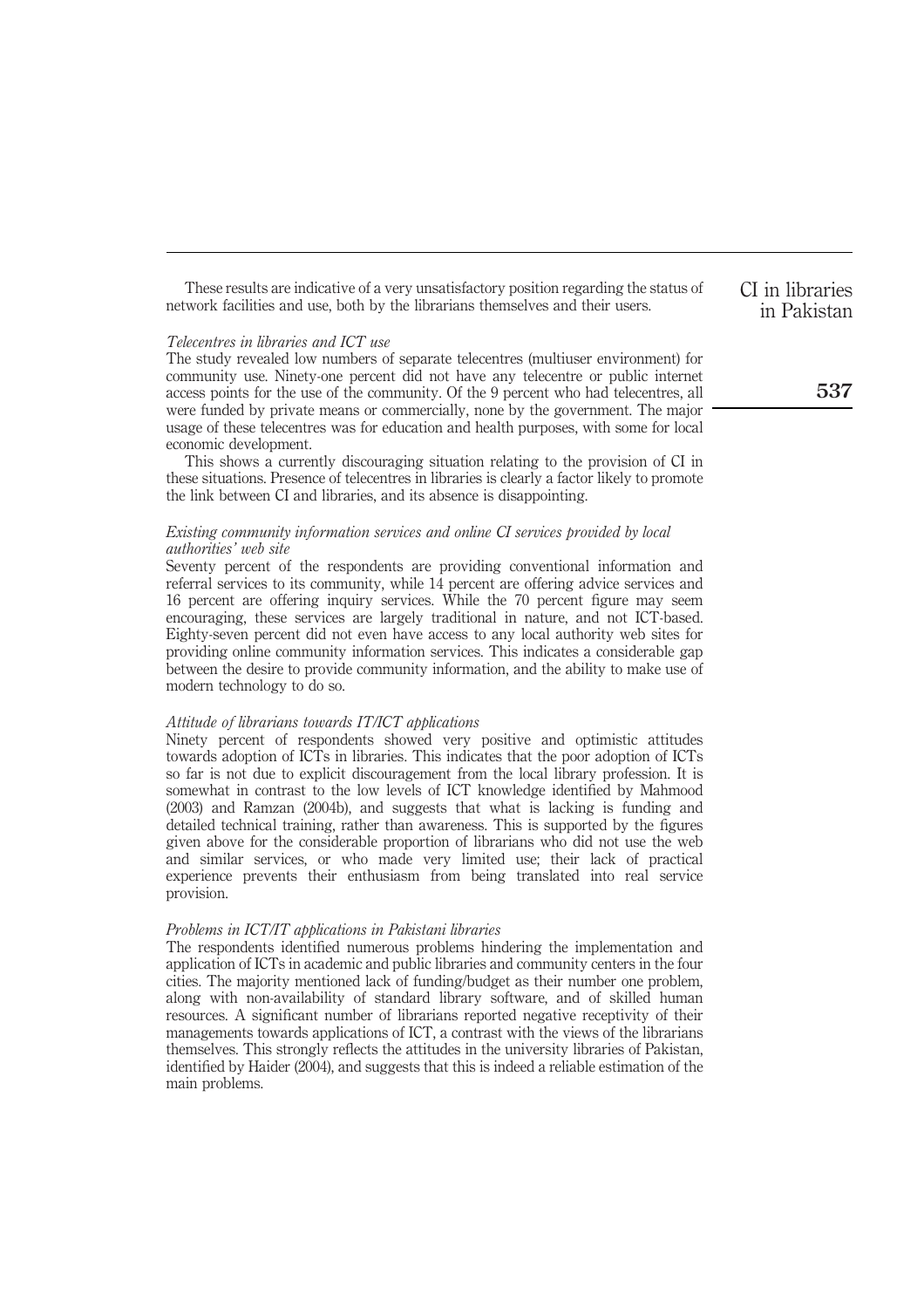## NLW 106,1218/1219

538

#### Interview perspectives

The data from the ten interviews indicated that the interviewees – coming both from providers (librarians) and recipients (community members) – were keenly interested in the establishment of separate telecentres and public internet access points within the premises of libraries (public and academic) and of community centres. They identified problems with funding and a lack of skilled staff as the main issues to be overcome. From the community members, although there was strong support for the libraries' activities in general, there was little understanding of the potential role of libraries for CI.

As well as reflecting the practical problems identified above, this gives a further indication of how a general enthusiasm for the role of the library in the community, and of the promise of ICTs in general terms, does not lead to a realistic appreciation of the contribution which library services can make in this regard.

#### Summary of findings

These results confirm the rather discouraging picture set out earlier in this paper, which reflects other studies of various library environments in Pakistan. There is a low level of access to even the most basic ICT tools which could be used for CI purposes, and usage is correspondingly low. Community information is widely provided by libraries, but only in the most "traditional" and reactive manner. Public access internet points, and community telecentres, are still very rare in library settings.

There is enthusiasm among librarians for a more pro-active and ICT-based CI provision, but little understanding of this among supporters of libraries in the community. While many of problems can be overcome by increased funding and training within libraries, the informed participation of the community is essential, and this requires promotion and consciousness-raising. The public library service is well-placed to build upon its reputation as a neutral and respected environment, in being a focus for these new developments.

#### Conclusions and recommendations

This study shows that there is great scope for the expansion of CI services in libraries in Pakistan, as the situation as yet is very poorly developed.

If CI applications in libraries, particularly public libraries, in Pakistan are to develop appropriately, then there must be a government-led initiative. This should involve adequate funding for the initial establishment of telecentres, with public internet access points, in pubic libraries and community centres. Training for providers, and to some extent for users, is vital. Local community committees involving community leaders, librarians and IT professionals should be established in each district, to oversee these developments.

On the basis of the results described above, a ten-step process for the establishment of a library-based CI initiative in Pakistan may be presented (This is described more fully by Khan, 2004). This process aims to overcome both the lack of resources and the lack of understanding of CI. In brief, the steps are:

- (1) identify and characterise users, including particular groups such as students, teenagers, teachers, professionals, farmers, older people, unemployed people and disabled persons;
- (2) identify the information needs of individuals and groups;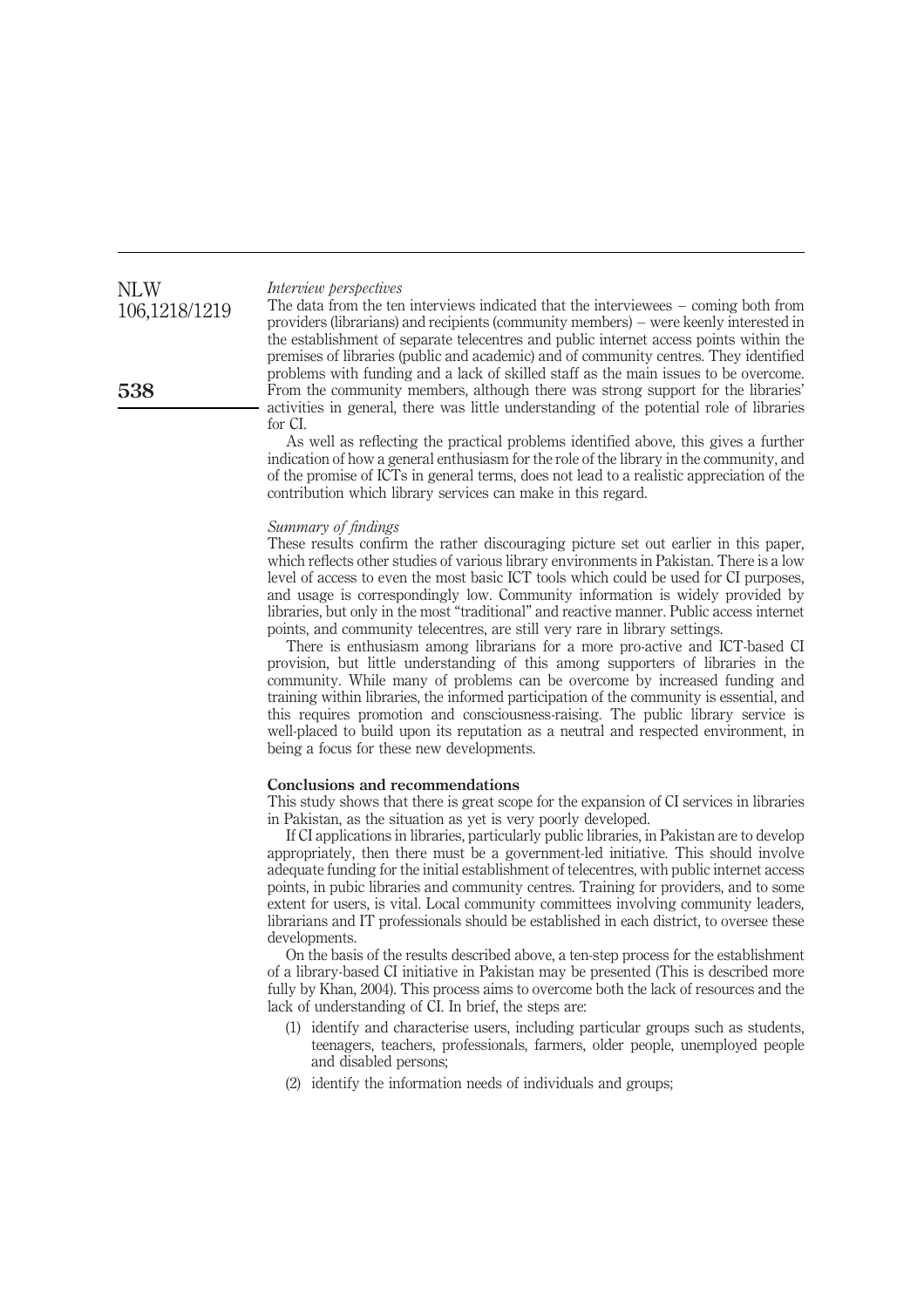- (3) identify funding sources: government agencies and other donors;
- (4) establish a National ICT Initiative Board, under the patronage and supervision of Federal Ministry of local government, involving community political leaders, IT specialists and librarians, to take responsibility for funding, facilities, equipment, staff and other related issues;
- (5) identify appropriate service providers, including librarians and community information centre workers;
- (6) plan training for staff and other providers;
- (7) provision of appropriate hardware and software;
- (8) develop initial services, such as community portals, and web pages for health information, employment information, etc.
- (9) marketing and promotion of these services, including training for users where necessary; and
- (10) updating and expansion of resources, to meet developing needs and expectations of users.

The second of these points, the need to gather more information about the most important wants and needs of potential users in Pakistan, in both cities and rural areas, is crucial. If the general support of community leaders for the well-respected public library service is to translate into active support for CI initiatives, this will require awareness-raising programmes based on a detailed and realistic understanding of people's needs. The rewards for such an initiative, both in economic and social terms, could be very great. Its feasibility depends, as with all such initiatives, on the support of central and local governments, and on the availability of scarce resources.

#### References

- Ali, I. and Proctor, J. (2005), "Information and communication technology (ICT) education in The City School, Pakistan", Aslib Proceedings, Vol. 57 No. 2, pp. 123-30.
- Brown, A. (2004), "Reference services for children: information needs and wants in the public library", Australian Library Journal, Vol. 53 No. 3, pp. 261-74.
- Culbertson, M., Ernest, D.J. and Level, A.V. (2005), "Information seeking behaviour for recreational activities and its implications for libraries", Reference Services Review, Vol. 33 No. 1, pp. 88-103.
- Elbeshausen, H. and Skov, P. (2004), "Publioc libraries in a multicultural space: a case study of integration processes in local communities", New Library World, Vol. 105 Nos 3/4, pp. 131-41.
- Ghosh, M. (2005), "The public library system in India: challenges and opportunities", Library Review, Vol. 54 No. 3, pp. 180-91.
- Gurstein, M. (1999), "Introduction. Community informatics: enabling community uses of information and communications technologies", in Gurstein, M. (Ed.), Community Informatics: Enabling Communities with Information and Communications Technologies, Idea Group Publishing, London, pp. 1-31.
- Haider, S.J. (2004), "Perspectives on coping with change: issues facing university libraries in Pakistan", Journal of Academic Librarianship, Vol. 30 No. 3, pp. 229-36.
- Hillenbrand, C. (2005), "Public libraries as developers of social capital", Australasian Public Libraries and Information Services, Vol. 18 No. 1, pp. 4-12.

CI in libraries in Pakistan